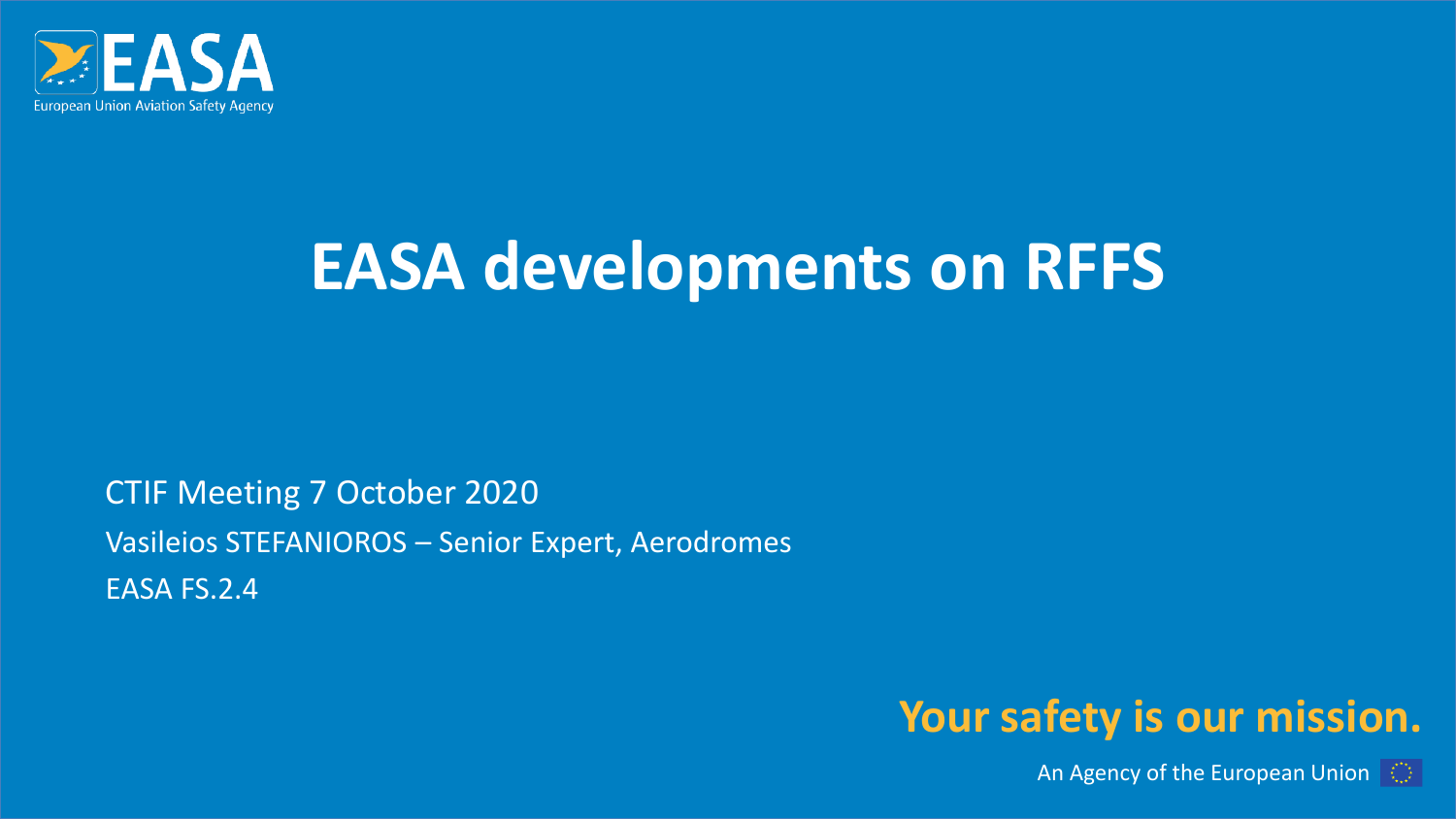### **Latest Updates**

### $\rightarrow$  ED Decision 2020/009/R – 15 July 2020

- $\rightarrow$  Guidance Material for rescue and firefighting personnel medical and physical fitness
- $\rightarrow$  Training on pressure-fed fuel fires
	- $\rightarrow$  AMC to allow other types of fuel to be used for training purposes

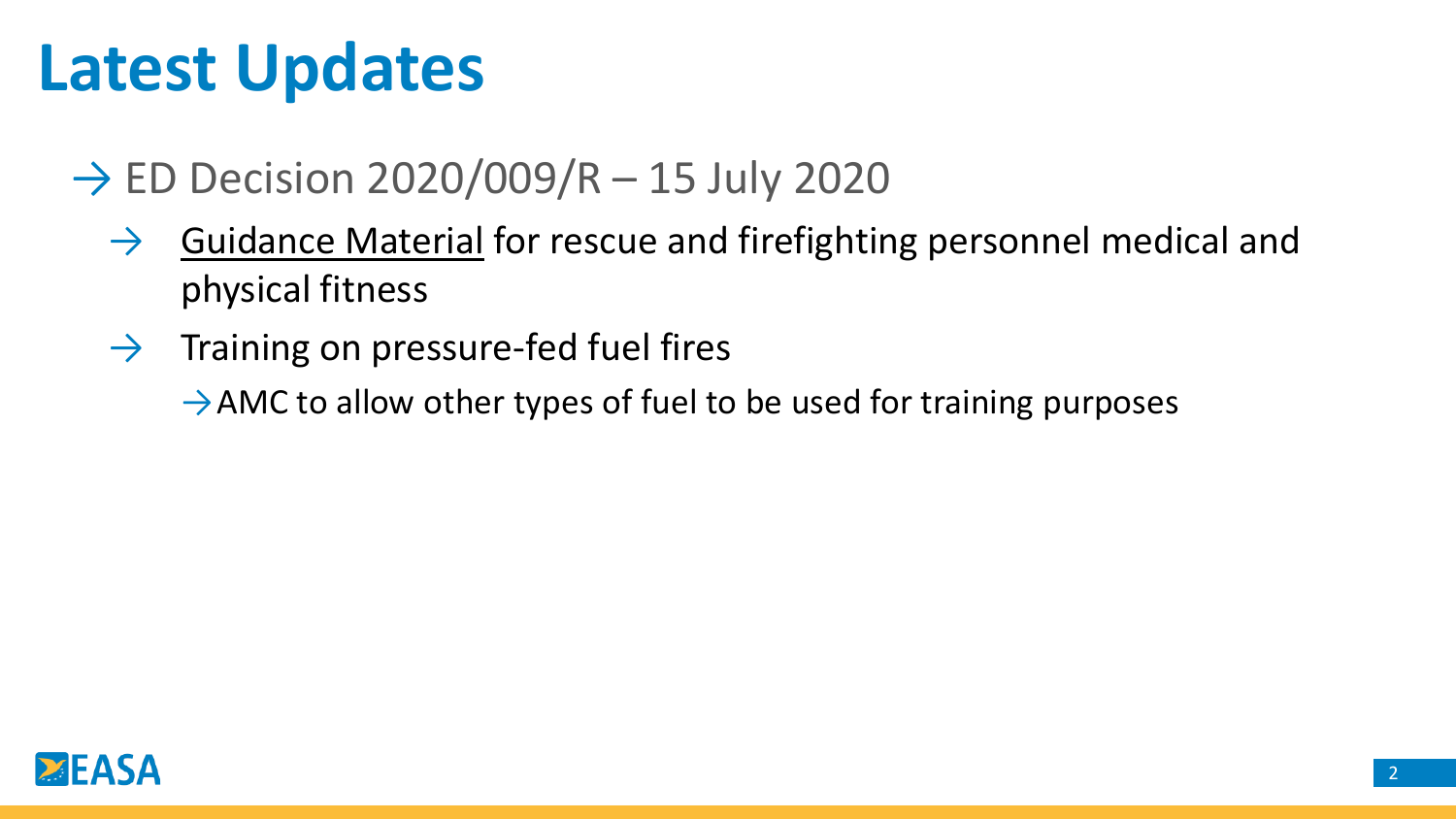## **Latest Updates**

- $\rightarrow$  Regulation (EU) No 2020/1234 on apron management services
	- $\rightarrow$  Applicable as of 20 March 2022
	- $\rightarrow$  ADR.OPS.D.050 Alerting of emergency services
		- $\rightarrow$  establishment of a procedure in the AEP to alert emergency services for accidents and incidents at the apron
		- $\rightarrow$  provision of appropriate means and facilities to alert emergency services
		- $\rightarrow$  Content of the procedure
			- $\rightarrow$  contact details and means to alert emergency services
			- $\rightarrow$  information that needs to be provided
				- $\rightarrow$  location of the accident/incident
				- $\rightarrow$  nature of the accident or incident
				- $\rightarrow$  damages
				- $\rightarrow$  injuries to persons
				- $\rightarrow$  dangerous goods
	- $\rightarrow$  AMC/GM will be published until the end of the year

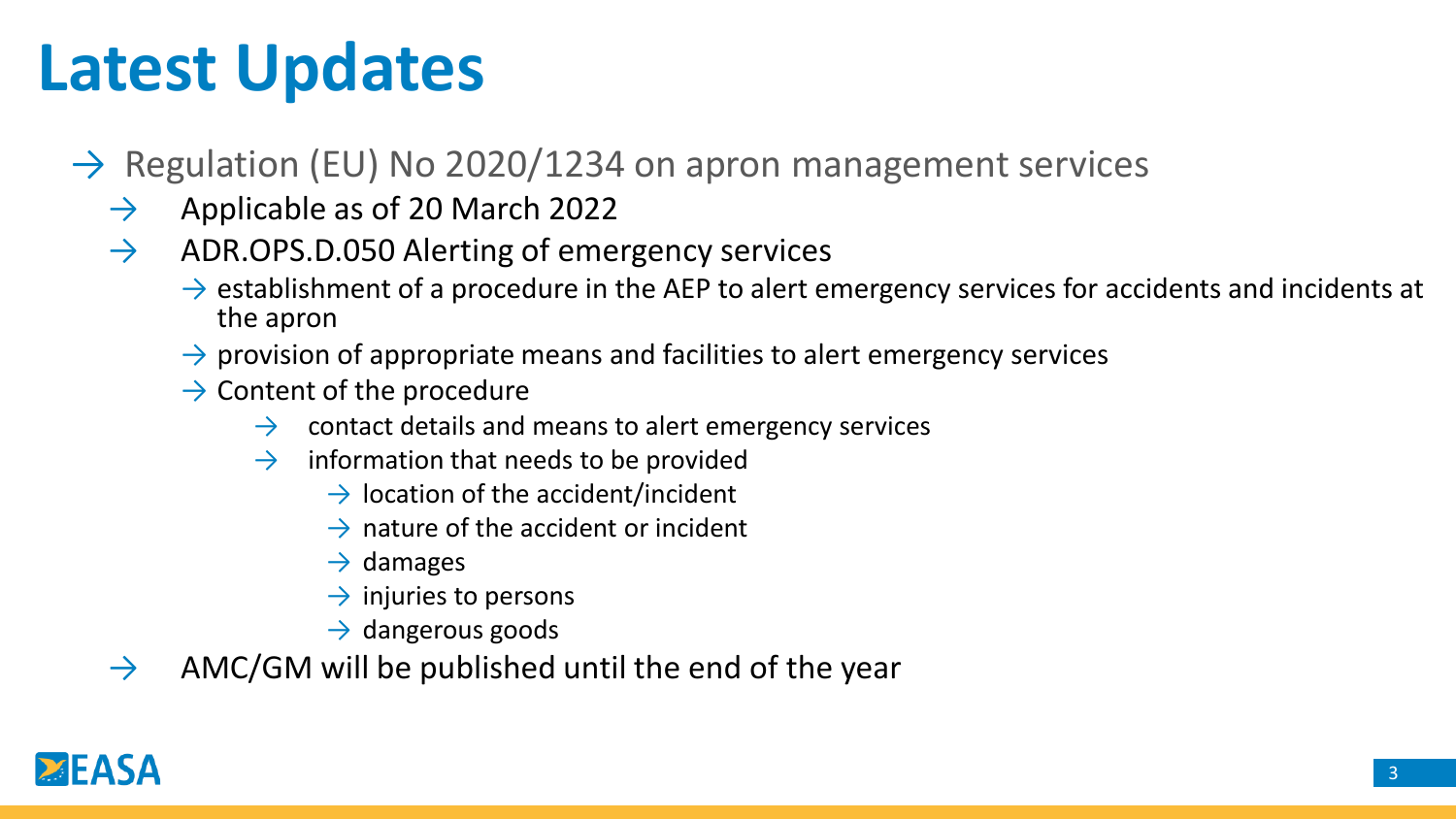## **Future developments**

- $\rightarrow$  Language proficiency requirements
- $\rightarrow$  Improve runway safety
	- $\rightarrow$  Mitigate the risk of runway incursions
- $\rightarrow$  Not specific related to RFFS personnel but for all persons using R/T on the manoeuvring area
- $\rightarrow$  Language proficiency at operational level
- $\rightarrow$  Provisions for training, initial and recurrent, and issuance of certificate
- $\rightarrow$  Transition period of 5 years
- $\rightarrow$  Regulation will be published in December 2020